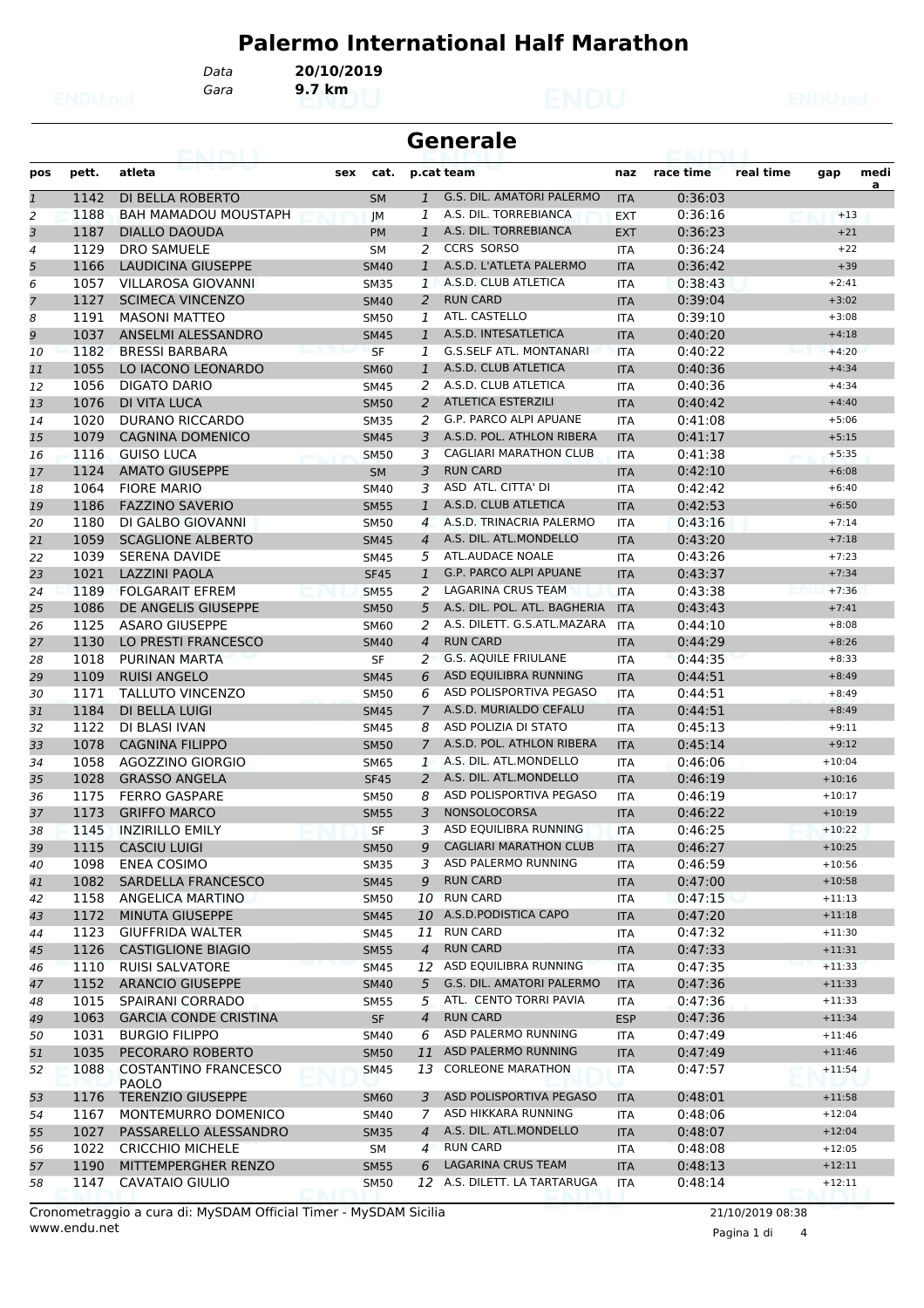## **Generale**

| pos        | pett.        | atleta                                      | sex | cat.                       |                | p.cat team                                        | naz                      | race time          | real time | gap                  | medi<br>a |
|------------|--------------|---------------------------------------------|-----|----------------------------|----------------|---------------------------------------------------|--------------------------|--------------------|-----------|----------------------|-----------|
| 59         | 1047         | LO CICERO MARIO                             |     | IM                         | 2              | G.S. DIL. VERGINE MARIA PA                        | <b>ITA</b>               | 0:48:19            |           | $+12:16$             |           |
| 60         | 1153         | <b>CARONIA SALVATORE</b>                    |     | <b>SM50</b>                | 13             | <b>G.S. DIL. AMATORI PALERMO</b>                  | <b>ITA</b>               | 0:48:21            |           | $+12:19$             |           |
| 61         | 1023         | <b>ALIOTO GIORGIO</b>                       |     | <b>SM50</b>                |                | 14 A.S.DIL. PALERMO H. 13,30                      | <b>ITA</b>               | 0:48:23            | $+12:21$  |                      |           |
| 62         | 1134         | <b>PRESTI MARCO</b>                         |     | <b>SM</b>                  |                | 5 AMBROSIANA ASCD<br><b>ITA</b>                   |                          | 0:48:24            |           | $+12:22$             |           |
| 63         | 1111         | LO CACCIATO PAOLO                           |     | <b>SM40</b>                | 8              | ASD EQUILIBRA RUNNING                             | <b>ITA</b>               | 0:48:34            |           | $+12:32$             |           |
| 64         | 1008         | YOUNIS NAZ                                  |     | <b>SF</b>                  | 5              | A.ATL. CANDELO                                    | <b>IRQ</b>               | 0:48:36            |           | $+12:34$             |           |
| 65         | 1118         | PODDA GIANLUCA                              |     | <b>SM50</b>                | 15             | <b>CAGLIARI MARATHON CLUB</b>                     | <b>ITA</b>               | 0:48:36            |           | $+12:34$             |           |
| 66         | 1065         | <b>BELLANCA MARCELLA</b>                    |     | <b>SF40</b>                | 1              | <b>FORHANS TEAM</b>                               | <b>ITA</b>               | 0:48:42            |           | $+12:39$             |           |
| 67         | 1133         | <b>GORGOTESCU NICOLETA</b><br><b>CARMEN</b> |     | <b>SF35</b>                | $\mathbf{1}$   | <b>AMBROSIANA ASCD</b>                            | <b>ITA</b>               | 0:48:43            |           | $+12:41$             |           |
| 68         | 1036         | <b>VITALE FRANCESCO</b>                     |     | <b>SM55</b>                | 7              | ASD PALERMO RUNNING                               | <b>ITA</b>               | 0:48:45            |           | $+12:42$             |           |
| 69         | 1144         | LOMBARDI ANTONIETTA                         |     | <b>SF50</b>                | 1              | ASDATL. ISAURA VALLE                              | <b>ITA</b>               | 0:48:45            |           | $+12:43$             |           |
| 70         | 1083         | <b>MASCELLINO CESARE</b>                    |     | <b>SM60</b>                | 4              | <b>RUN CARD</b>                                   | <b>ITA</b>               | 0:48:46            |           | $+12:43$             |           |
| 71         | 1026         | <b>VOLPE SANDRO</b>                         |     | <b>SM60</b>                | 5              | A.S.DIL. PALERMO H. 13,30                         | <b>ITA</b>               | 0:48:47            |           | $+12:45$             |           |
| 72         | 1100         | <b>PATTI SALVATORE</b>                      |     | <b>SM55</b>                | 8              | NOW TEAM A.S.D.                                   | <b>ITA</b>               | 0:49:04            |           | $+13:02$             |           |
| 73         | 1101         | <b>SCANCARELLO PAOLO</b>                    |     | <b>SM45</b>                |                | 14 NOW TEAM A.S.D.                                | <b>ITA</b>               | 0:49:14            |           | $+13:12$             |           |
| 74         | 1121         | <b>RUFOLO MATTEO</b>                        |     | SM50                       |                | 16 ACSI                                           | <b>ITA</b>               | 0:49:19            |           | $+13:17$             |           |
| 75         | 1029         | ROTOLO CARMELA                              |     | <b>SF50</b>                | 2              | A.S. DIL. ATL.MONDELLO                            | <b>ITA</b>               | 0:49:21            |           | $+13:19$             |           |
| 76         | 1087         | <b>MAGGIO ANTONINO</b>                      |     | <b>SM50</b>                |                | 17 A.S. DIL. TALIN CLUB NICOSIA                   | <b>ITA</b>               | 0:49:27            |           | $+13:25$             |           |
| 77         | 1019         | <b>BAVIERA FABRIZIO</b>                     |     | <b>SM50</b>                | 18             | <b>RUN CARD</b>                                   | <b>ITA</b>               | 0:50:07            |           | $+14:05$             |           |
| 78         | 1177         | <b>ZUMMO CLAUDIO</b>                        |     | <b>SM50</b>                | 19             | ASD POLISPORTIVA PEGASO                           | <b>ITA</b>               | 0:50:13            |           | $+14:10$             |           |
| 79         | 1179         | <b>TRIPOLI SALVATORE</b>                    |     | <b>SM55</b>                | 9              | UISP COMITATO TERR.LE                             | <b>ITA</b>               | 0:50:19            |           | $+14:16$             |           |
| 80         | 1041         | <b>LUGATO ANDREA</b>                        |     | <b>SM45</b>                |                | 15 ATL.AUDACE NOALE                               | <b>ITA</b>               | 0:50:20            |           | $+14:18$             |           |
| 81         | 1185         | <b>BIANCARDI SALVATORE</b>                  |     | <b>SM40</b>                | 9              | ASD PALERMO RUNNING                               | <b>ITA</b>               | 0:50:22            |           | $+14:20$             |           |
| 82         | 1192         | LA SCALA GIUSEPPINA                         |     | <b>SF45</b>                | 3              | A.S. DIL. MARATHON                                | <b>ITA</b>               | 0:50:37            |           | $+14:34$             |           |
| 83         | 1091         | AIELLO ANTONINO                             |     | <b>SM40</b>                |                | 10 G.S. DIL. AMATORI PALERMO                      | <b>ITA</b>               | 0:50:39            |           | $+14:37$             |           |
| 84         | 1154         | DI CARLO GAETANO                            |     | <b>SM45</b>                |                | 16 RUN CARD                                       | <b>ITA</b>               | 0:50:51            |           | $+14:49$             |           |
| 85         | 1062         | PEZZINO GIOVANNI                            |     | <b>SM35</b>                |                | 5 A.S.D. PALERMO CITY                             | <b>ITA</b>               | 0:50:54            |           | $+14:52$             |           |
| 86         | 1014         | RUGGIERI ALESSANDRO                         |     | <b>SM40</b>                | 11             | <b>RUN CARD</b><br>12 G.S. DIL. AMATORI PALERMO   | <b>ITA</b>               | 0:50:55            |           | $+14:53$             |           |
| 87         | 1090<br>1061 | <b>FARO DARIO</b>                           |     | <b>SM40</b>                |                | 17 A.S.D. PALERMO CITY                            | <b>ITA</b>               | 0:51:05<br>0:51:24 |           | $+15:03$<br>$+15:22$ |           |
| 88         | 1168         | MOCCIARO IGNAZIO<br><b>RAIMONDI LUIGI</b>   |     | <b>SM45</b>                | 13             | <b>RUN CARD</b>                                   | <b>ITA</b><br><b>ITA</b> | 0:51:37            |           | $+15:35$             |           |
| 89<br>90   | 1183         | <b>FERRANTE GAETANO</b>                     |     | <b>SM40</b><br><b>SM55</b> |                | 10 ASD PALERMO RUNNING                            | <b>ITA</b>               | 0:51:40            |           | $+15:37$             |           |
| 91         | 1017         | <b>VAIANA ELEONORA</b>                      |     | <b>SF35</b>                | 2              | <b>RUN CARD</b>                                   | <b>ITA</b>               | 0:51:41            |           | $+15:39$             |           |
| 92         | 1160         | PISCIOTTA SALVATORE                         |     | <b>SM50</b>                |                | 20 RUN CARD                                       | <b>ITA</b>               | 0:51:46            |           | $+15:43$             |           |
| 93         | 1006         | AZZARA' ANTONINA                            |     | <b>SF55</b>                | $\mathbf{1}$   | <b>RUN CARD</b>                                   | <b>ITA</b>               | 0:51:46            |           | $+15:43$             |           |
| 94         | 1025         | <b>RUGGIERI RICCARDO</b>                    |     | <b>SM55</b>                | 11             | A.S.DIL. PALERMO H. 13,30                         | <b>ITA</b>               | 0:51:51            |           | $+15:49$             |           |
| 95         | 1033         | <b>COSENZA DOMENICO</b>                     |     | <b>SM40</b>                |                | 14 ASD PALERMO RUNNING                            | <b>ITA</b>               | 0:51:54            |           | $+15:52$             |           |
| 96         | 1011         | <b>BONGIOVANNI MAURIZIO</b>                 |     | <b>SM60</b>                | 6              | <b>RUN CARD</b>                                   | <b>ITA</b>               | 0:52:10            |           | $+16:07$             |           |
| 97         |              | 1024 BARDI LAURA                            |     | <b>SF35</b>                |                | 3 A.S.DIL. PALERMO H. 13,30                       | <b>ITA</b>               | 0:52:14            |           | $+16:12$             |           |
| 98         | 1007         | <b>SCATURRO VINCENZO</b>                    |     | SM40                       |                | 15 RUN CARD                                       | ITA                      | 0:52:16            |           | $+16:14$             |           |
| 99         | 1038         | <b>GOTTARDO SILVIA</b>                      |     | <b>SF50</b>                | 3              | ATL.AUDACE NOALE                                  | <b>ITA</b>               | 0:52:27            |           | $+16:24$             |           |
| 100        | 1161         | <b>ALAMIA ANGELO</b>                        |     | <b>SM45</b>                | 18             | ASD HIKKARA RUNNING                               | ITA                      | 0:52:33            |           | $+16:30$             |           |
| 101        | 1169         | <b>MANNINO FRANCESCO</b>                    |     | <b>SM45</b>                |                | 19 ASD HIKKARA RUNNING                            | <b>ITA</b>               | 0:52:55            |           | $+16:53$             |           |
| 102        | 1108         | <b>BONANNO PROVVIDENZA</b>                  |     | <b>SF40</b>                | 2              | ASD EQUILIBRA RUNNING                             | ITA                      | 0:53:08            |           | $+17:06$             |           |
| 103        | 1131         | <b>TRISCARI ANGELA</b>                      |     | <b>SF</b>                  | 6              | A.S. DIL. TORREBIANCA                             | <b>ITA</b>               | 0:53:11            |           | $+17:09$             |           |
| 104        | 1067         | <b>GARUFI ALESSANDRO</b>                    |     | SM45                       | 20             | <b>RUN CARD</b>                                   | ITA                      | 0:53:11            |           | $+17:09$             |           |
| 105        | 1074         | <b>SPECIALE VINCENZO</b>                    |     | <b>SM35</b>                | 6              | ASD MEDIA@                                        | <b>ITA</b>               | 0:53:28            |           | $+17:25$             |           |
| 106        | 1106         | <b>MELODIA FRANCESCO</b>                    |     | <b>SM50</b>                | 21             | NOW TEAM A.S.D.                                   | ITA                      | 0:53:56            |           | $+17:53$             |           |
| 107        | 1081         | <b>GANGI DINO ANTONINO</b>                  |     | <b>SM50</b>                | 22             | <b>RUN CARD</b>                                   | <b>ITA</b>               | 0:54:05            |           | $+18:03$             |           |
| 108        | 1034         | <b>GALEOTO FRANCA</b>                       |     | <b>SF55</b>                | 2              | ASD PALERMO RUNNING                               | <b>ITA</b>               | 0:54:18            |           | $+18:15$             |           |
| 109        | 1148         | DI GIOVANNA ANDREA                          |     | <b>SM65</b>                | 2              | A.S. DILETT. LA TARTARUGA                         | <b>ITA</b>               | 0:54:24            |           | $+18:22$             |           |
| 110        | 1136         | AIELLO GIOVANNI                             |     | <b>SM70</b>                | 1              | ASD MEDIA@                                        | ITA                      | 0:54:25            |           | $+18:23$             |           |
| 111        | 1030         | <b>TUMMINIA GIUSEPPE</b>                    |     | PM                         | 2              | <b>RUN CARD</b>                                   | <b>ITA</b>               | 0:54:42            |           | $+18:40$             |           |
| 112        | 1156         | PROVENZANO DAVIDE                           |     | SM45                       | 21             | UISP COMITATO TERR.LE                             | ITA                      | 0:55:11            |           | $+19:08$             |           |
| 113        | 1044<br>1016 | <b>VANIN SILVIA</b><br>SPEDALE SALVATORE    |     | <b>SF50</b>                | $\overline{4}$ | ATL LIB MIRANO<br>16 RUN CARD                     | <b>ITA</b>               | 0:55:16<br>0:55:23 |           | $+19:14$<br>$+19:20$ |           |
| 114        |              |                                             |     | SM40                       |                |                                                   | ITA                      |                    |           |                      |           |
| 115        | 1163<br>1137 | ANDREOZZI FILIPPO                           |     | <b>SM60</b>                | 3              | 7 A.S.D. POL. PALME<br>MEETING CLUB S.S.D. A R.L. | <b>ITA</b>               | 0:55:30            |           | $+19:28$<br>$+20:35$ |           |
| 116<br>117 | 1162         | ADDONIZIO ELENA<br><b>FLAIBANI ARTURO</b>   |     | <b>SF40</b><br><b>SM40</b> | 17             | <b>RUN CARD</b>                                   | ITA<br><b>ITA</b>        | 0:56:37<br>0:56:37 |           | $+20:35$             |           |
| 118        | 1146         | <b>BONO ANTONINO</b>                        |     | SM45                       |                | 22 A.S. DILETT. LA TARTARUGA                      | ITA                      | 0:56:44            |           | $+20:41$             |           |
| 119        | 1073         | PENSOVECCHIO PAOLA                          |     | <b>SF40</b>                | $\overline{4}$ | ASD MEDIA@                                        | <b>ITA</b>               | 0:56:46            |           | $+20:43$             |           |
| 120        | 1084         | <b>GIANCONTIERI GIUSEPPE</b>                |     | SM40                       |                | 18 RUN CARD                                       | ITA                      | 0:57:08            |           | $+21:06$             |           |
|            |              | MARCO                                       |     |                            |                |                                                   |                          |                    |           |                      |           |
| 121        | 1072         | <b>MICELI FILIPPO</b>                       |     | <b>SM60</b>                | 8              | ASD MEDIA@                                        | <b>ITA</b>               | 0:57:09            |           | $+21:06$             |           |

Pagina 2 di 4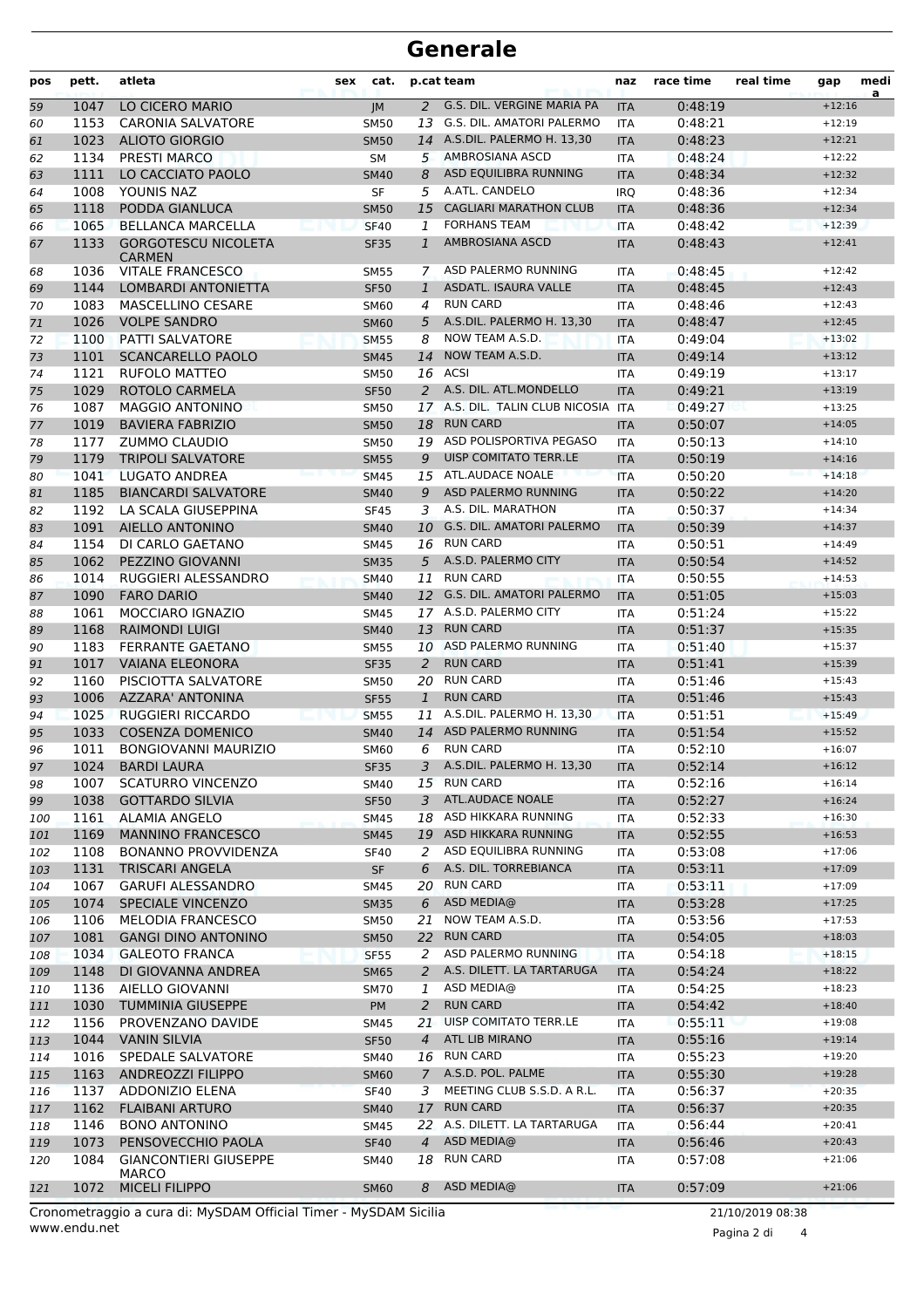## **Generale**

| pos | pett. | atleta                                    | sex | cat.        |                | p.cat team                       | naz        | race time | real time | gap      | medi<br>a |
|-----|-------|-------------------------------------------|-----|-------------|----------------|----------------------------------|------------|-----------|-----------|----------|-----------|
| 122 | 1155  | <b>RUSSO MICHELE</b>                      |     | <b>SM60</b> | 9              | <b>RUN CARD</b>                  | <b>ITA</b> | 0:57:12   |           | $+21:10$ |           |
| 123 | 1181  | <b>MANIACI STEFANO</b>                    |     | <b>SM65</b> | 3              | ASD MEDIA@                       | <b>ITA</b> | 0:57:43   |           | $+21:41$ |           |
| 124 | 1068  | <b>BERTUCCIO ALBERTO</b>                  |     | <b>SM50</b> | 23             | A.S. DIL. FIDIPPIDE MESSINA      | <b>ITA</b> | 0:57:58   |           | $+21:55$ |           |
| 125 | 1143  | SALEMI MARCELLA MARIA                     |     | <b>SF45</b> | 4              | A.S. DIL. ATL.MONDELLO           | <b>ITA</b> | 0:58:00   |           | $+21:58$ |           |
| 126 | 1113  | <b>CAROLLO MAURIZIO</b>                   |     | <b>SM45</b> | 23             | ASD EQUILIBRA RUNNING            | <b>ITA</b> | 0:58:41   |           | $+22:39$ |           |
| 127 | 1089  | <b>MORELLO MARIA</b>                      |     | <b>SF45</b> | 5              | A.S. DIL. MARATHON               | <b>ITA</b> | 0:59:10   |           | $+23:08$ |           |
| 128 | 1138  | <b>ILARDO STEFANIA MARIA</b>              |     | <b>SF35</b> | $\overline{A}$ | A.S.D. MARATHON MONREALE         | <b>ITA</b> | 0:59:19   |           | $+23:17$ |           |
| 129 | 1105  | <b>ARCUNI VALENTINA</b>                   |     | <b>SF45</b> | 6              | NOW TEAM A.S.D.                  | <b>ITA</b> | 0:59:42   |           | $+23:40$ |           |
| 130 | 1009  | PAGLIARA ROSARIA                          |     | <b>SF45</b> | $\overline{7}$ | A.S.D. SPORTAMATORI              | <b>ITA</b> | 0:59:42   |           | $+23:40$ |           |
| 131 | 1094  | PEZZINO DOROTEA                           |     | <b>SF50</b> | 5              | A.S.D. SPORTAMATORI              | ITA        | 0:59:42   |           | $+23:40$ |           |
| 132 | 1107  | <b>SCARDULLA PAOLO</b>                    |     | <b>SM55</b> | 12             | ASD EQUILIBRA RUNNING            | <b>ITA</b> | 1:00:00   |           | $+23:57$ |           |
| 133 | 1050  | LIONETTO STEFANIA                         |     | <b>SF45</b> | 8              | RUNNER'S ANGELS ASD              | <b>ITA</b> | 1:00:02   |           | $+24:00$ |           |
| 134 | 1178  | <b>MARINO GIOVANNI</b><br><b>BATTISTA</b> |     | <b>SM60</b> | 10             | <b>ACSI</b>                      | <b>ITA</b> | 1:00:02   |           | $+24:00$ |           |
| 135 | 1141  | MIRAGLIA RAINERI<br><b>GAETANO</b>        |     | <b>SM45</b> | 24             | A.S.D. ATLETICA NEBRODI          | ITA        | 1:00:11   |           | $+24:08$ |           |
| 136 | 1159  | <b>CARDONA FABIO</b>                      |     | <b>SM40</b> | 19             | <b>RUN CARD</b>                  | <b>ITA</b> | 1:00:13   |           | $+24:11$ |           |
| 137 | 1112  | LI VIGNI ANNA                             |     | <b>SF55</b> | 3              | ASD EQUILIBRA RUNNING            | <b>ITA</b> | 1:00:30   |           | $+24:28$ |           |
| 138 | 1093  | <b>MANCA EMANUELA</b>                     |     | <b>SF45</b> | 9              | <b>G.S. DIL. AMATORI PALERMO</b> | <b>ITA</b> | 1:00:33   |           | $+24:31$ |           |
| 139 | 1042  | <b>PAGANO LORIS</b>                       |     | SM65        | 4              | ATL LIB MIRANO                   | <b>ITA</b> | 1:00:37   |           | $+24:35$ |           |
| 140 | 1070  | <b>TAMBURINO MARIA</b><br><b>ELEONORA</b> |     | <b>SF50</b> | 6              | A.S.D. PODISTICA MESSINA         | <b>ITA</b> | 1:00:46   |           | $+24:44$ |           |
| 141 | 1085  | PELLEGRINO ROSA                           |     | <b>SF50</b> | 7              | <b>ACSI</b>                      | <b>ITA</b> | 1:01:01   |           | $+24:59$ |           |
| 142 | 1119  | SEDDA ANNA MARIA                          |     | <b>SF40</b> | 5              | ATL EDOARDO SANNA ELMAS          | <b>ITA</b> | 1:01:17   |           | $+25:15$ |           |
| 143 | 1060  | LO PRESTI FLORINDA                        |     | <b>SF45</b> | 10             | A.S.D. PALERMO CITY              | ITA        | 1:01:35   |           | $+25:33$ |           |
| 144 | 1102  | <b>D'ALEO ROSA</b>                        |     | <b>SF50</b> | 8              | NOW TEAM A.S.D.                  | <b>ITA</b> | 1:01:49   |           | $+25:47$ |           |
| 145 | 1139  | AGRO' SONIA                               |     | <b>SF40</b> | 6              | A.S.D. TRINACRIA PALERMO         | <b>ITA</b> | 1:02:08   |           | $+26:05$ |           |
| 146 | 1048  | DI TRAPANI FRANCESCO<br><b>PAOLO</b>      |     | <b>SM55</b> | 13             | G.S. DIL. VERGINE MARIA PA       | <b>ITA</b> | 1:02:57   |           | $+26:55$ |           |
| 147 | 1046  | LO CICERO MARIO                           |     | <b>SM75</b> | 1              | G.S. DIL. VERGINE MARIA PA       | <b>ITA</b> | 1:02:58   |           | $+26:55$ |           |
| 148 | 1092  | PERRUCCIO MARIA                           |     | <b>SF55</b> | $\overline{4}$ | <b>G.S. DIL. AMATORI PALERMO</b> | <b>ITA</b> | 1:03:16   |           | $+27:14$ |           |
|     |       | LOREDANA                                  |     |             |                |                                  |            |           |           |          |           |
| 149 | 1066  | <b>BRACCO SIMONA</b>                      |     | <b>SF40</b> | 7              | <b>RUN CARD</b>                  | <b>ITA</b> | 1:03:32   |           | $+27:29$ |           |
| 150 | 1049  | DI BLASI STEFANO                          |     | <b>SM50</b> | 24             | ACSI                             | <b>ITA</b> | 1:04:16   |           | $+28:13$ |           |
| 151 | 1099  | <b>BONANNO DANIELA</b>                    |     | <b>SF45</b> |                | 11 ASD PALERMO RUNNING           | ITA        | 1:04:18   |           | $+28:16$ |           |
| 152 | 1095  | <b>ALOISIO SILVIA</b>                     |     | <b>SF</b>   | $\overline{7}$ | <b>CIRO' MARINA CHE CORRE</b>    | <b>ITA</b> | 1:04:41   |           | $+28:39$ |           |
| 153 | 1012  | <b>ISGRO' ROBERTO</b>                     |     | <b>SM45</b> | 25             | A.S. DIL. TORREBIANCA            | <b>ITA</b> | 1:04:45   |           | $+28:42$ |           |
| 154 | 1150  | ATTARDI CALOGERO                          |     | <b>SM45</b> |                | 26 A.S. DILETT. LA TARTARUGA     | <b>ITA</b> | 1:04:49   |           | $+28:46$ |           |
| 155 | 1053  | D'ALESSANDRO GIROLAMA                     |     | <b>SF40</b> | 8              | A.S.D. CLUB ATLETICA             | <b>ITA</b> | 1:05:39   |           | $+29:37$ |           |
| 156 | 1045  | <b>STREGAPEDE BENILDA</b>                 |     | <b>SF55</b> | 5              | ATL LIB MIRANO                   | <b>ITA</b> | 1:05:49   |           | $+29:46$ |           |
| 157 | 1071  | AMOROSO DANIELE                           |     | <b>SM35</b> | $\overline{7}$ | ASD MEDIA@                       | <b>ITA</b> | 1:06:07   |           | $+30:04$ |           |
| 158 | 1052  | SALATINO DOMENICA                         |     | <b>SF40</b> | 9              | <b>RUNNER'S ANGELS ASD</b>       | <b>ITA</b> | 1:06:08   |           | $+30:06$ |           |
| 159 | 1149  | SABELLA SALVATORE                         |     | <b>SM55</b> | 14             | A.S. DILETT. LA TARTARUGA        | ITA        | 1:06:23   |           | $+30:20$ |           |
| 160 | 1151  | <b>VELLA IGNAZIO</b>                      |     | <b>SM60</b> | 11             | A.S. DILETT. LA TARTARUGA        | <b>ITA</b> | 1:06:23   |           | $+30:21$ |           |
| 161 | 1003  | <b>MATEO MIGUEL</b>                       |     | <b>SM</b>   | 6              | <b>RUN CARD</b>                  | <b>ESP</b> | 1:06:45   |           | $+30:43$ |           |
| 162 | 1097  | <b>CARDACE IDA</b>                        |     | <b>SF35</b> | 5              | <b>CIRO' MARINA CHE CORRE</b>    | <b>ITA</b> | 1:06:58   |           | $+30:56$ |           |
| 163 | 1103  | <b>BELFIORE EPIFANIA</b>                  |     | <b>SF45</b> | 12             | NOW TEAM A.S.D.                  | <b>ITA</b> | 1:07:17   |           | $+31:15$ |           |
| 164 | 1193  | <b>INFANTOLINO SANTO</b>                  |     | <b>SM65</b> | 5 <sup>5</sup> | ASD EQUILIBRA RUNNING            | <b>ITA</b> | 1:07:25   |           | $+31:23$ |           |
| 165 | 1135  | <b>ZACCO ELVIRA</b>                       |     | <b>SF50</b> | 9              | ASD PALERMO RUNNING              | ITA        | 1:07:37   |           | $+31:35$ |           |
| 166 | 1132  | <b>CATALANO ANTONIO</b>                   |     | <b>SM55</b> |                | 15 A.S. DIL. ATL.MONDELLO        | <b>ITA</b> | 1:08:18   |           | $+32:16$ |           |
| 167 | 1096  | <b>RENNIS LUISA</b>                       |     | <b>SF35</b> | 6              | CIRO' MARINA CHE CORRE           | ITA        | 1:08:26   |           | $+32:24$ |           |
| 168 | 1004  | <b>BIANCHINI SIMONA</b>                   |     | <b>SF45</b> | 13             | <b>WOMEN IN RUN</b>              | <b>ITA</b> | 1:08:41   |           | $+32:39$ |           |
| 169 | 1005  | <b>GIORDANO DANIELA</b>                   |     | <b>SF40</b> |                | 10 WOMEN IN RUN                  | <b>ITA</b> | 1:08:41   |           | $+32:39$ |           |
| 170 | 1174  | TERRANOVA ADALGISA<br><b>MARIA</b>        |     | <b>SF35</b> | $7^{\circ}$    | A.S.D. FREECYCLES CREW           | <b>ITA</b> | 1:09:14   |           | $+33:12$ |           |
| 171 | 1104  | <b>GILETTO ROSSELLA</b>                   |     | <b>SF50</b> |                | 10 NOW TEAM A.S.D.               | ITA        | 1:09:28   |           | $+33:26$ |           |
| 172 | 1157  | <b>AGOSTANO STEFANO</b>                   |     | <b>SM45</b> |                | 27 UISP COMITATO TERR.LE         | <b>ITA</b> | 1:09:39   |           | $+33:36$ |           |
| 173 | 1170  | MOLINO DIANA                              |     | <b>SF45</b> | 14             | <b>RUN CARD</b>                  | <b>ITA</b> | 1:09:39   |           | $+33:37$ |           |
| 174 | 1075  | <b>BRACCO MARIO</b>                       |     | <b>SM45</b> |                | 28 ASD MEDIA@                    | <b>ITA</b> | 1:10:29   |           | $+34:27$ |           |
| 175 | 1054  | <b>GIULIANO LORENZO</b>                   |     | <b>SM55</b> |                | 16 A.S.D. CLUB ATLETICA          | <b>ITA</b> | 1:12:14   |           | $+36:11$ |           |
| 176 | 1077  | <b>FARO ROBERTO</b>                       |     | <b>SM70</b> | 2              | A.S.D. POL. FIAMMA S.            | <b>ITA</b> | 1:12:40   |           | $+36:37$ |           |
| 177 | 1165  | <b>COSTANZA MARIA</b><br>MADDALENA        |     | <b>SF55</b> | 6              | ACSI SICILIA OCCIDENTALE         | ITA        | 1:17:55   |           | $+41:53$ |           |
| 178 | 1040  | <b>FARDIN ROSITA</b>                      |     | <b>SF40</b> | 11             | ATL.AUDACE NOALE                 | <b>ITA</b> | 1:19:16   |           | $+43:14$ |           |
| 179 | 1002  | PARDO DE ANDRADE                          |     | SF          | 8              | <b>RUN CARD</b>                  | <b>ESP</b> | 1:23:49   |           | $+47:47$ |           |
|     |       | ALJURE ANA                                |     |             |                | <b>RUN CARD</b>                  |            |           |           | $+47:48$ |           |
| 180 | 1001  | <b>ALJURE ANDREA</b>                      |     | <b>SF50</b> | 11             |                                  | <b>ITA</b> | 1:23:50   |           |          |           |

www.endu.net Cronometraggio a cura di: MySDAM Official Timer - MySDAM Sicilia 21/10/2019 08:38

Pagina 3 di 4